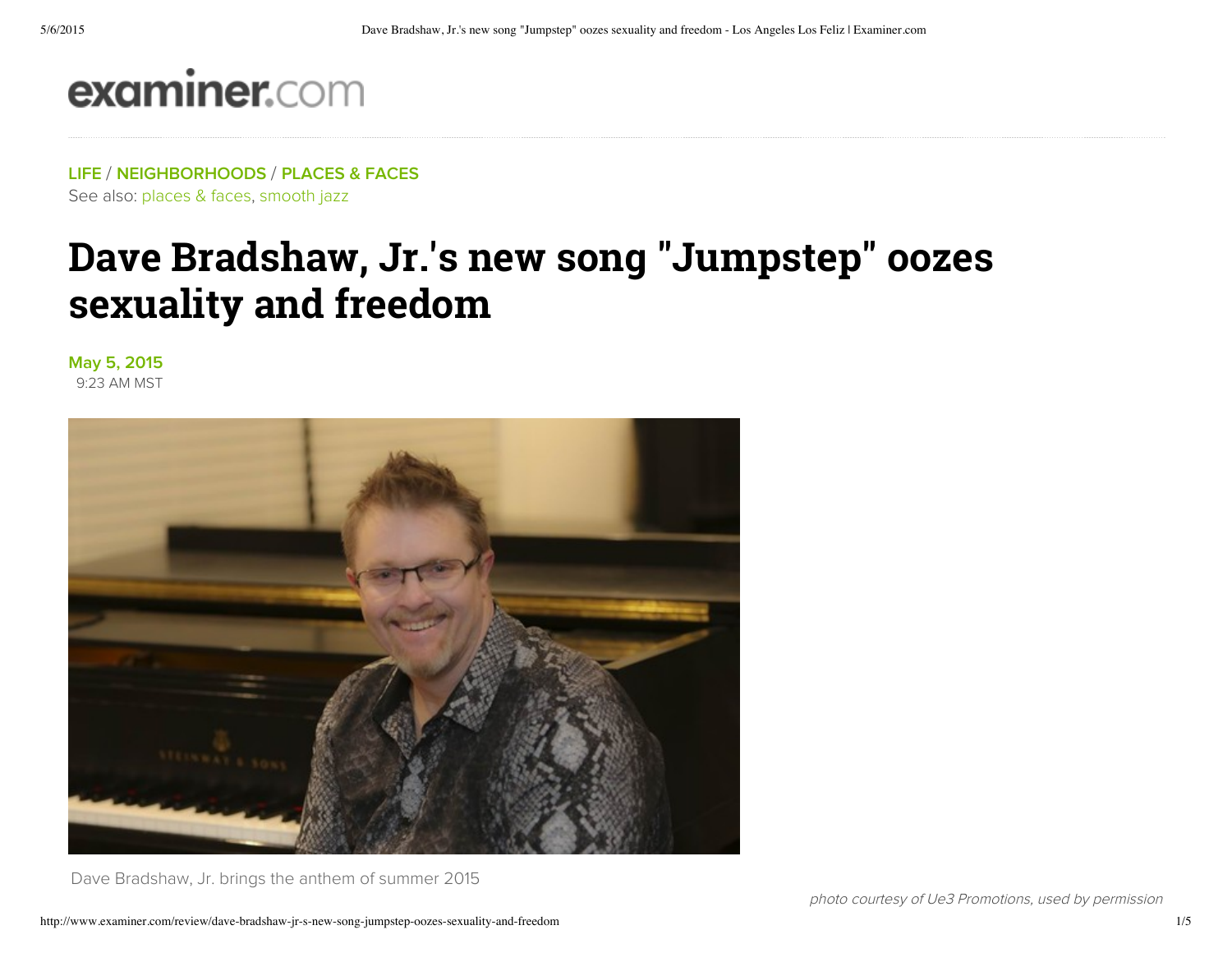### Jumpstep by Dave Bradshaw, Jr.

### Rating:  $\star \star \star \star \star$

Nothing says summer time like a cool breeze, a cold drink and smooth jazz playing on the radio. Summer now has a new anthem with the release of Dave Bradshaw, Jr.'s groove, "Jumpstep," which reveals a new superstar has emerged.

The song, by multi-talented and Southern California based keyboardist and composer Bradshaw, has everything a great summer anthem needs - high energy, a great groove and an instantly recognizable sound. Aside from being the perfect, radio friendly showcase for his melodic, funky and playfully jazzy keys, the song marks the launch of an exciting musical partnership with saxophonist, composer and producer Darren Rahn, who co-wrote and produced "Jumpstep."

Rahn, who has worked similar studio magic for everyone from Dave Koz, Eric Darius and Najee to Nate Harasim, Tim Bowman and the late Wayman Tisdale, is now working on new tracks with Bradshaw, including several slated to be follow-up singles – with an eye towards releasing the keyboardist's full length debut album later in 2015.

"After working as a sideman for so long, performing the music of other great artists, it's exciting to have the opportunity to develop my own style as a keyboardist and share my own music with people," says Bradshaw. To be able to come out of the gate strong and work with someone of Darren's caliber is like a dream come true."

The story behind Bradshaw's development as a contemporary urban jazz artist after years as a renowned and very versatile sideman in Southern California is as poignant as "Jumpstep" is uplifting. For 13 years, Bradshaw was a member of the Al Williams Jazz Society, a popular, multi-faceted ensemble led by the popular jazz drummer and jazz promoter and known for their regular gigs at Spaghettini in Seal Beach, California and rousing annual performances at the Long Beach Jazz Festival.

Bradshaw had the pleasure of opening for genre greats like Kenny G and Brian Culbertson. He was often inspired by their success and felt like he had the potential to become an artist and performer in his own right. But at some point, while continuing at the top of his game technically, he started feeling like he was losing his passion for music.

The passing of Bradshaw's father in 2010 changed everything, and made Bradshaw realize as never before that time was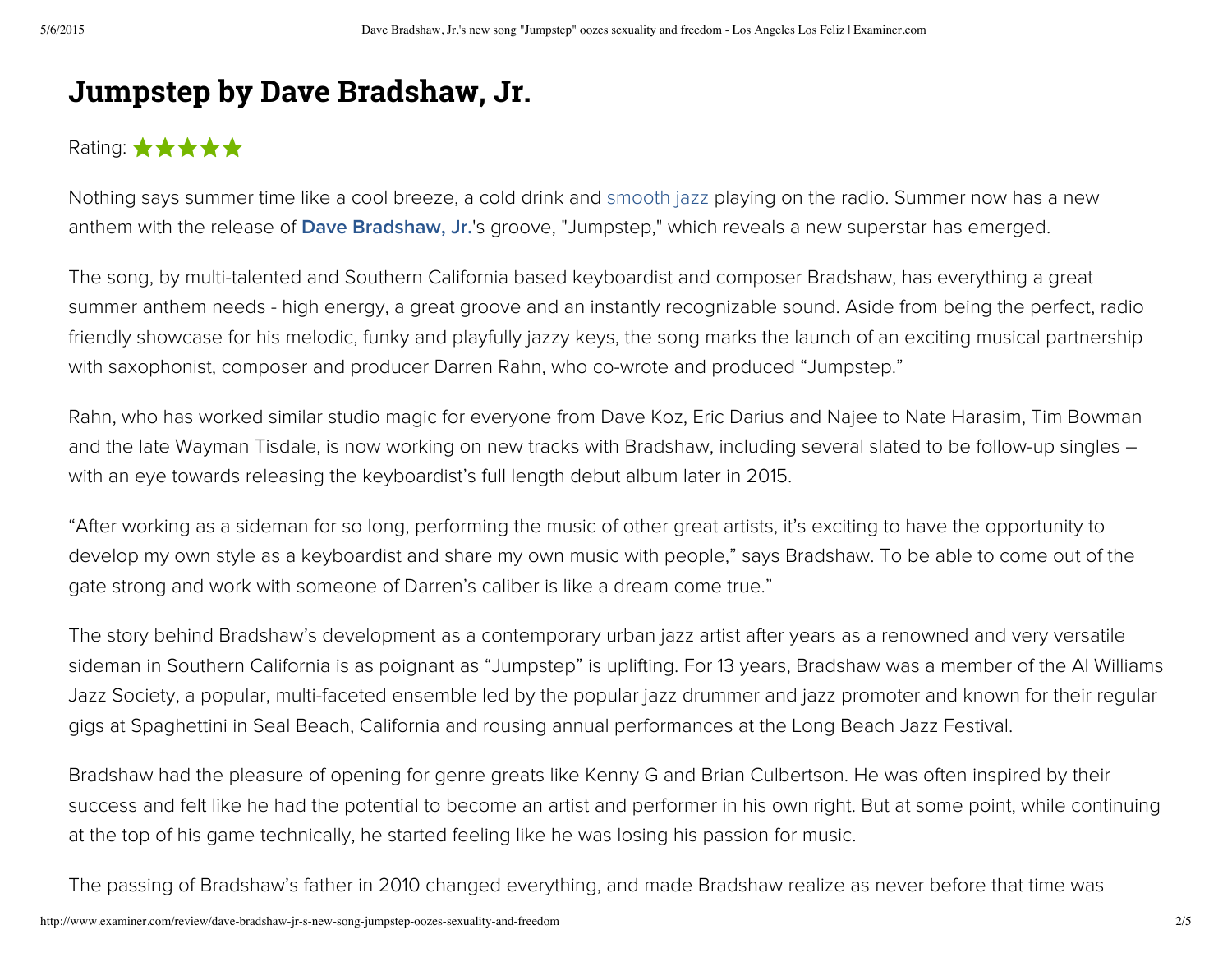#### 5/6/2015 Dave Bradshaw, Jr.'s new song "Jumpstep" oozes sexuality and freedom - Los Angeles Los Feliz | Examiner.com

quickly passing by. If he wanted to pursue deeper dreams, this was the time. Composing became a necessary catharsis, and he began putting all of his intense emotions over his dad's loss into music.

Excited by what he was writing, he invested in DAW (Digital Audio Workstation) software and started making his own beats and tracks. He was encouraged by many of his musical cohorts to do a recording. He started off very DIY, printing his own CDs with graphics he created himself.

Working with a radio promoter, Bradshaw was about to send the original track of "Jumpstep" out to stations when he heard some of Rahn's work for other artists and decided the producer could take his vibe to the next level. Rahn immediately heard Bradshaw's potential and the two developed the track, adding new melodic ideas in the verses and hiring Rahn regulars like bassist Mel Brown to replace the synth-generated tracks of Bradshaw's first version.

"I seriously could have come out with the track that became 'Jumpstep' a few months earlier," says Bradshaw, "but hearing the incredible work Darren had done for these other artists made me realize that his Midas touch was essential. The whole journey of working with him was magical, and even better, the two of us connected on a personal level as well and have become good friends as well as collaborators. I'm excited that we're working on new songs and I'm looking forward to making my debut album with him."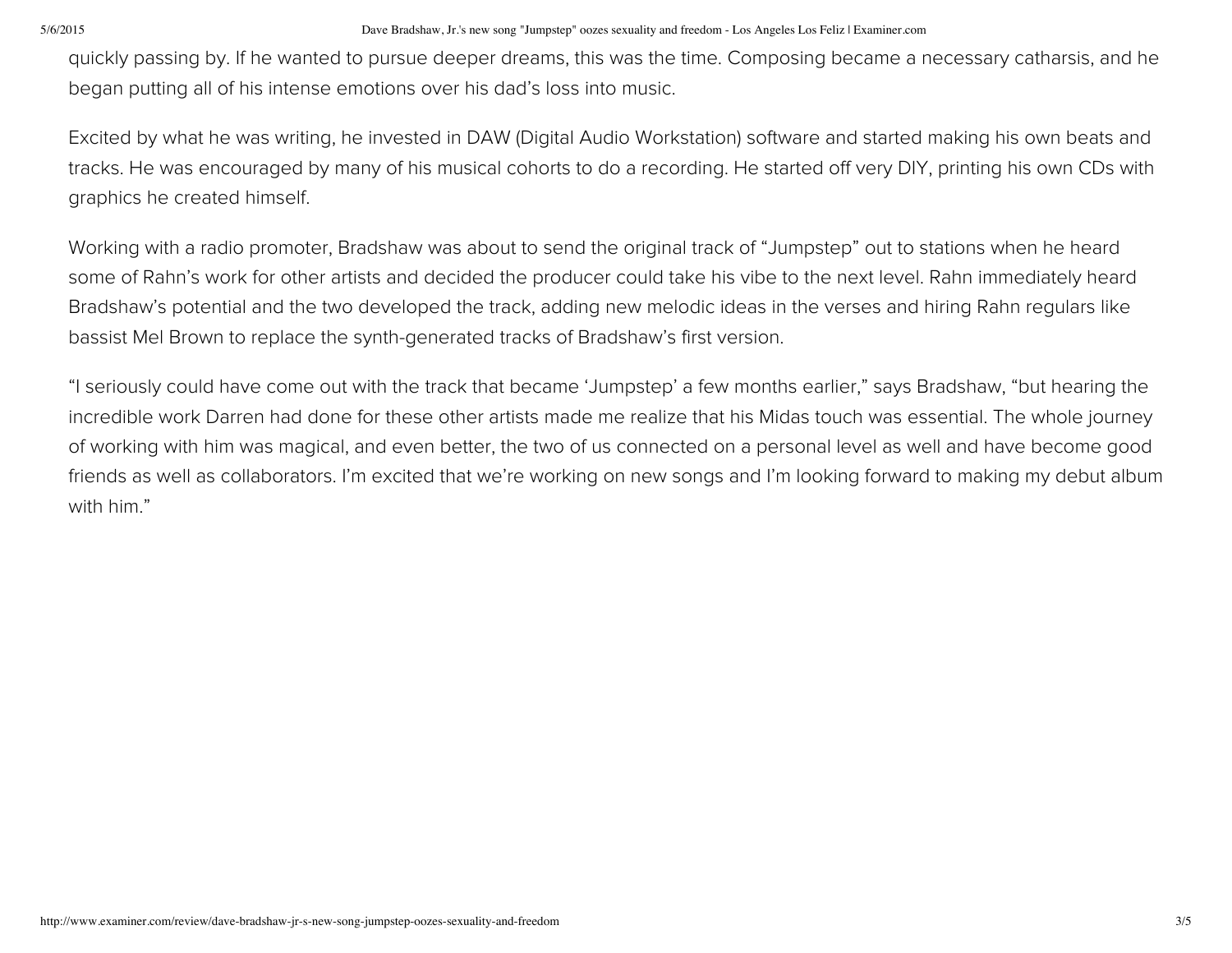#### **Recommended**

**Texas mom stabs, decapitates, skins and guts 4** week-old son

**Jessa Duggar wedding footage edited to cover up Jim Bob's shock?**

**Manny Pacquiao is afflicted with Gideon's disease**

**Top 5 rumored closeted celebrities: Will Smith is number 2**

**Villalobos Rescue Center tackles worst case of neglect in a dog ever seen**

**Top 5 rumored closeted celebrities: Tom Cruise is number 1**

**Finders threatening to kill puppy**

**Top 25 hottest female MMA fighters for 2014**

Learn more

Powered by for you